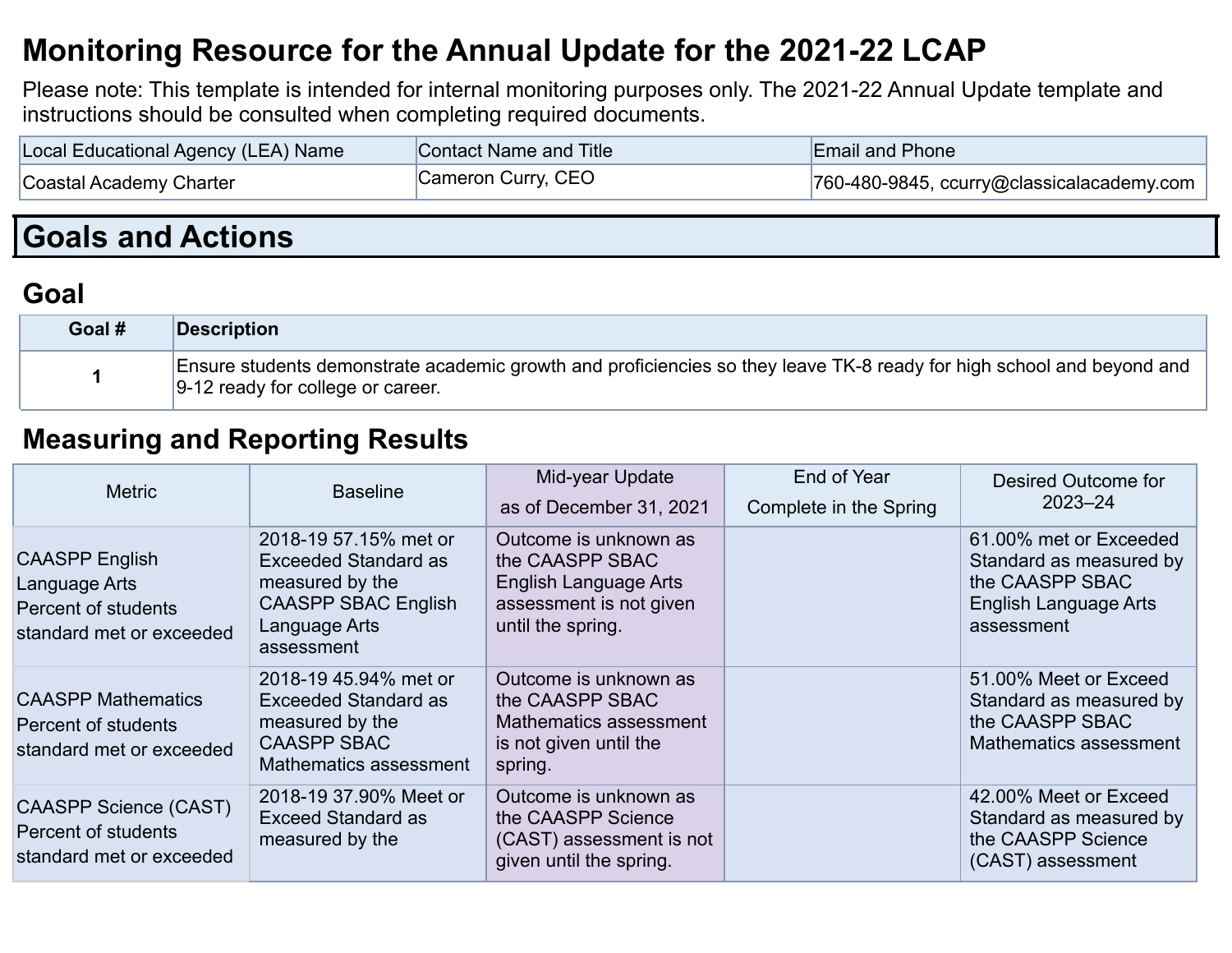|                                     | CAASPP Science (CAST)<br>assessment        |                                                                      |                                    |
|-------------------------------------|--------------------------------------------|----------------------------------------------------------------------|------------------------------------|
| <b>Credentialed Teacher</b><br>Rate | 2019-20 100.0% of<br>teachers credentialed | As of December 31, 2021<br>100% of all teachers are<br>credentialed. | 100.0% of teachers<br>credentialed |

### **Actions**

| Action # | Title                            | <b>Description</b>                                                                                                                                                                                                                                                     | Mid-year Update<br>as of December 31, 2021                                           | <b>Total Funds</b><br><b>Budgeted</b> | Mid year<br>Expenditures as<br>of December 31,<br>2021 |
|----------|----------------------------------|------------------------------------------------------------------------------------------------------------------------------------------------------------------------------------------------------------------------------------------------------------------------|--------------------------------------------------------------------------------------|---------------------------------------|--------------------------------------------------------|
|          |                                  | Provide a core program consisting of the Completed<br>following:<br>Sufficient, standards aligned,<br>Core Program instructional materials and resources for<br>students to acquire knowledge<br>necessary for achieving proficiency in<br>Common Core State Standards |                                                                                      | \$13,000                              |                                                        |
| 2        | <b>RTI</b><br><b>Specialists</b> | <b>RTI Specialists will provide curricular</b><br>support in English Language Arts and<br>Mathematics to meet the needs of<br>students with academic gaps, including<br>unduplicated count students and<br>students with disabilities.                                 | In progress as all RTI Specialists are<br>midway through the 2021-22 school<br>year. | \$670,000                             |                                                        |

| Goal # | Description                                                                                                                               |
|--------|-------------------------------------------------------------------------------------------------------------------------------------------|
|        | Engage parents and community partners through education, communication, and collaboration to promote student social<br>emotional success. |

# **Measuring and Reporting Results**

| <b>Metric</b> | <b>Baseline</b> | Mid-year Update         | End of Year            | Desired Outcome for |
|---------------|-----------------|-------------------------|------------------------|---------------------|
|               |                 | as of December 31, 2021 | Complete in the Spring | $2023 - 24$         |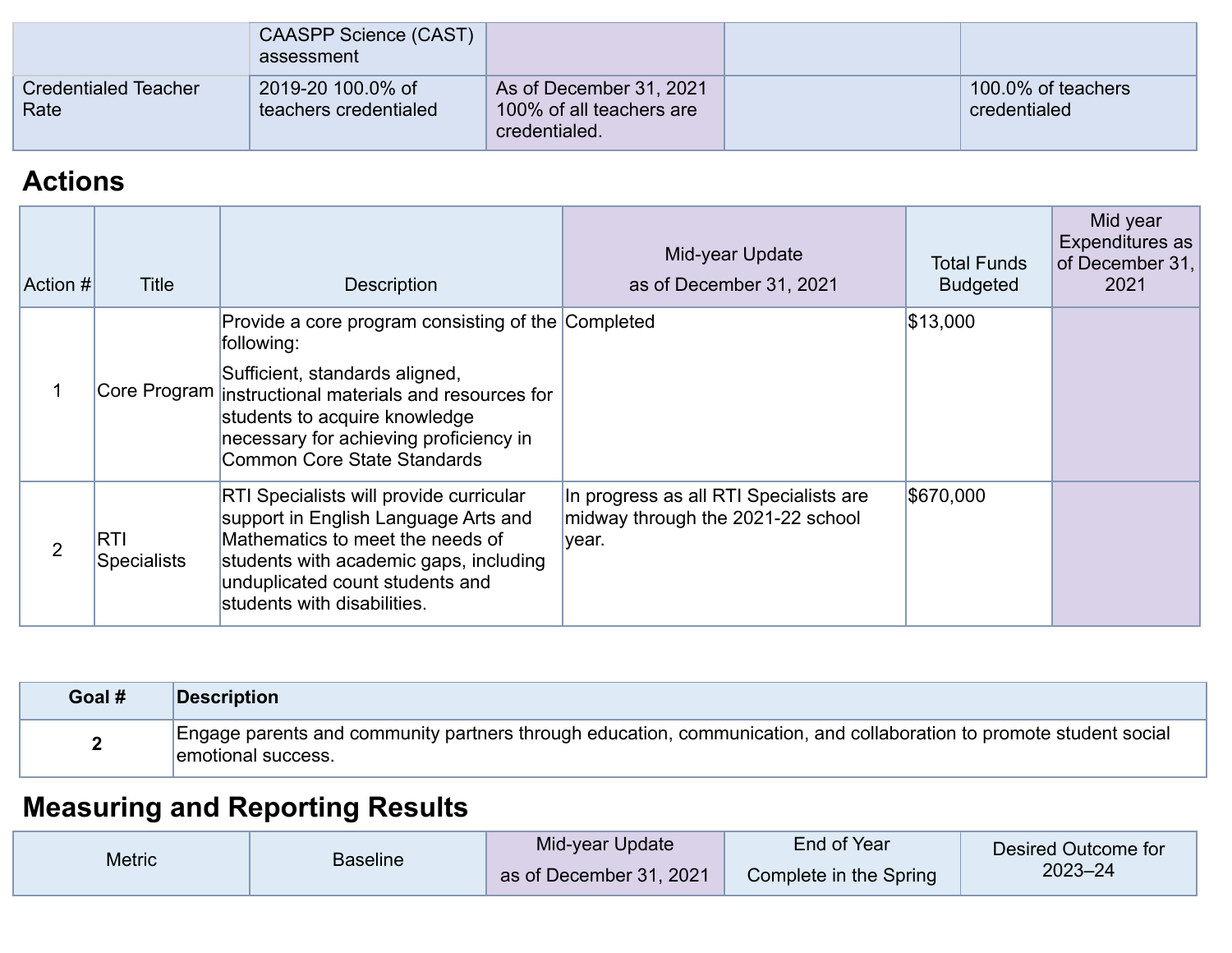| <b>Chronic Absenteeism</b><br>Rate: Percent of students | 2018-19: All students:<br>1.4%<br><b>Student Groups eligible</b><br>for a Performance Level:<br>Hispanic: 2.8%<br>Two or More Races: 2.9%<br>Socioeconomically<br>disadvantaged: 3.8%<br>Students with disability:<br>3.1%<br><b>White: 0.4%</b> | All students: 1.55%<br>Student groups<br>unavailable at this time. | All students: 1.1%<br><b>Student Groups eligible</b><br>for a Performance Level:<br>Hispanic: 2.4%<br>Two or More Races: 2.4%<br>Socioeconomically<br>disadvantaged: 3.2%<br>Students with disability:<br>2.8%<br><b>White: 0.3%</b> |
|---------------------------------------------------------|--------------------------------------------------------------------------------------------------------------------------------------------------------------------------------------------------------------------------------------------------|--------------------------------------------------------------------|--------------------------------------------------------------------------------------------------------------------------------------------------------------------------------------------------------------------------------------|
| Suspension Rate: Percent<br>of students                 | 2018-19: All students:<br>0.7%<br><b>Student Groups eligible</b><br>for a Performance Level:<br>Hispanic: 1.2%<br>Two or More Races: 1.2%<br>Socioeconomically<br>disadvantaged: 0.9%<br>Students with disability:<br>1.4%<br><b>White: 0.5%</b> | All students 0.6%<br>Student groups<br>unavailable at this time.   | All students: 0.4%<br><b>Student Groups eligible</b><br>for a Performance Level:<br>Hispanic: 0.8%<br>Two or More Races: 0.8%<br>Socioeconomically<br>disadvantaged: 0.6%<br>Students with disability:<br>0.8%<br><b>White: 0.4%</b> |
| <b>Needs Assessment</b>                                 | 29% Participation rate                                                                                                                                                                                                                           | Outcome is unknown                                                 | Increase participation rate<br>to 60%                                                                                                                                                                                                |

## **Actions**

|            |              |                    | Mid-year Update         | <b>Total Funds</b> | Mid year        |
|------------|--------------|--------------------|-------------------------|--------------------|-----------------|
| Action $#$ | <b>Title</b> | <b>Description</b> | as of December 31, 2021 | <b>Budgeted</b>    | Expenditures as |